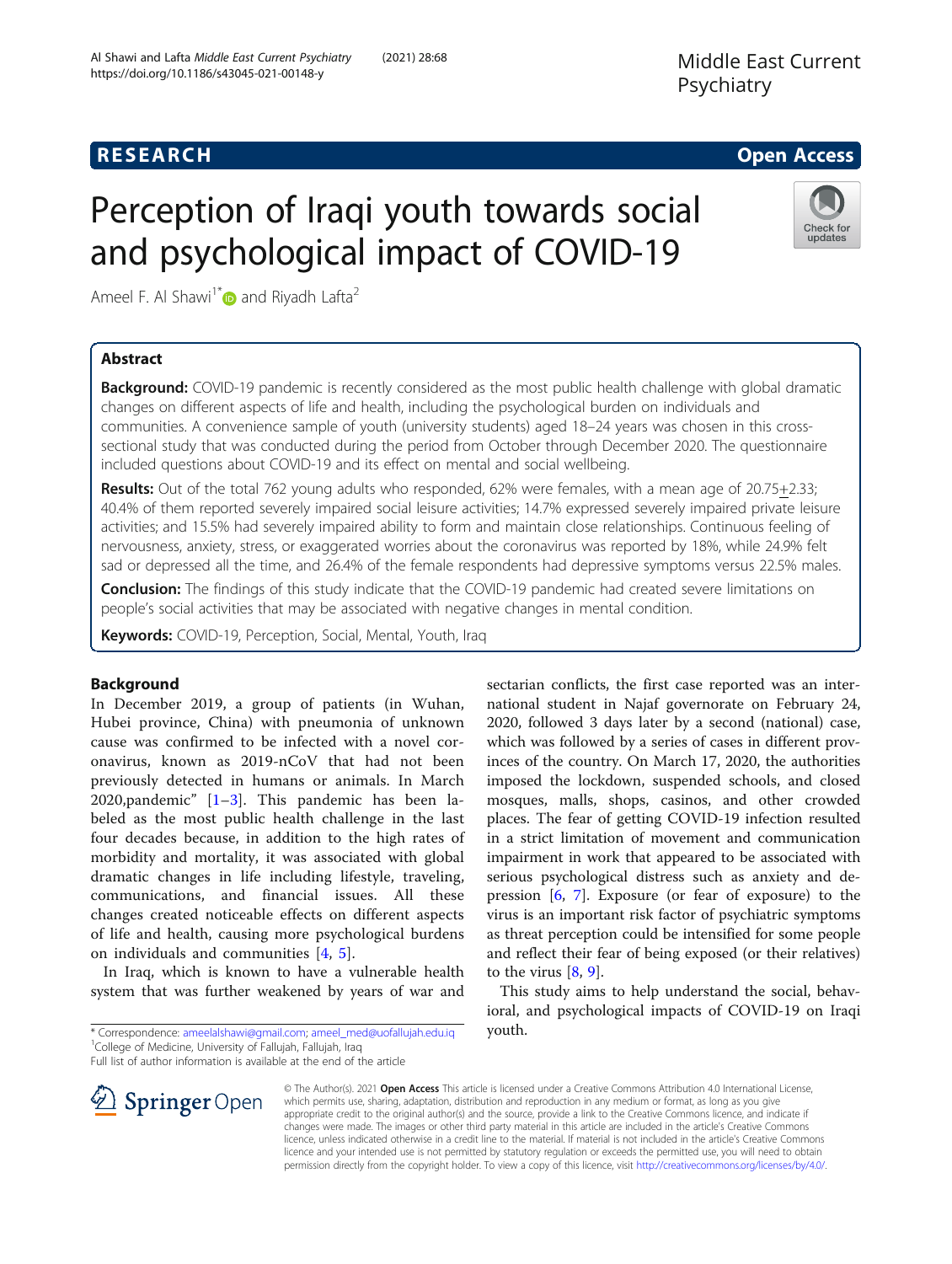## Methods

#### Study setting and study population

This descriptive cross-sectional study (with an analytic element) was conducted during the period from October through December 2020, on a convenience sample of young adults aged 18–24 years that was collected from different Iraqi governorates. Data were collected online (a web-based survey), the questionnaire form was distributed electronically to the target population in different Iraqi governorates.

## Assessment tools

The questionnaire consisted of a socio-demographic section that included age, gender, level of education, marital status, and residence. The second section (screening tool) included questions about COVID-19 and its possible effect on social life and behavior in order to assess the level of impairment the pandemic has caused. The questionnaire was borrowed from the "Australian National COVID-19 mental health, behavior and risk communication survey" [[10](#page-3-0)] with some modifications to suit the Iraqi culture. These questions included ability to work, ability to study, home management (cleaning, tidying, shopping, cooking, looking after home or children, paying bills), and also social leisure activities (with other people), such as parties, bars, clubs, outings, visits, and home entertainment, in addition to private leisure activities (activities that are done alone) such as reading, gardening, sewing, and walking alone, on a scale ranging from "not at all impaired" to "very severely impaired" during the last 6 months.

The last group of questions was to illustrate the effect of COVID-19 on participants' mental health such as feeling nervous, anxious, stressed, or worried; having trouble sleeping or nightmares related to the coronavirus; and feeling sad or depressed during the last 6 months, with 5° Likert scale (from not at all to all of the time) [\[11](#page-3-0)]. The questionnaire was translated from English to Arabic, then to English to enhance validity. Data were collected electronically using the survey monkey program.

#### Ethical consideration

At the top of the questionnaire form, a paragraph was added that refers to the consent of the participants to be involved in the survey after explaining to them its purpose and assuring the confidentiality of the information they give. The final ethical approval for the implementation of the study was obtained from the Scientific and Ethical Committee of the Medical College/University of Fallujah.

#### Statistical analysis

Data were presented as numbers and percentages. Chisquare test was used to assess the significance of association between variables with a cutoff point of  $p$  value  $\lt$ 0.05 to be considered as significant.

## Results

A total of 762 youth was collected from different governorates, mainly Baghdad (50%), 66.1% of whom were females and 93.1% were single, and their mean age was 20.75 + 2.33—more details about the socio-demographic characteristics are shown in Table [1](#page-2-0) which also demonstrates that 4% of the respondents were diagnosed as having coronavirus infection, 22.2% had a family member or know someone who had coronavirus, and 15.6% reported having a family member or knowing someone who died from coronavirus.

Table [2](#page-2-0) shows that 40.4% of the respondents reported severely impaired social leisure activities (group activities), such as parties, celebrations, outings, visits, or home entertainment; 14.7% expressed severely impaired private leisure activities; and 15.5% of the participants had severely impaired ability to form and maintain close relationships during the period of the pandemic.

Table [3](#page-3-0) clarifies that 18% of the respondents reported a continuous feeling of nervousness, anxiety, stress, or exaggerated worries about coronavirus, while 24.9% are feeling sad or depressed all the time; 35.8% of the participants had anxiety about COVID-19 in (most/all of the time); and 41.2% reported COVID-related depression in (most/all of the time).

The results also revealed that 26.4% of the female respondents had depression symptoms (all of the time) associated with COVID-19 versus 22.5% males with no significant gender difference (Table [3](#page-3-0)).

## **Discussion**

Assessing the hazards of an infectious disease is usually a vital concern in epidemiology [[12\]](#page-4-0). However, the rapid spread of an infectious disease is usually associated with anxiety, fear, psychological distress, and other mental symptoms [[13](#page-4-0)].

The findings revealed a negative impact of COVID-19 on the social and mental wellbeing of youth. More than half of the respondents reported some impairment of social activities, and many of them reported "severely impaired" leisure activities; this could be attributed in part to the panic of being in contact with the "probably" infected persons in overcrowded places, and, on the other hand, to the lockdown that was imposed by the health and political authorities for more than 3 months. These findings are consistent with what was reported in some other studies [[5,](#page-3-0) [14](#page-4-0), [15](#page-4-0)].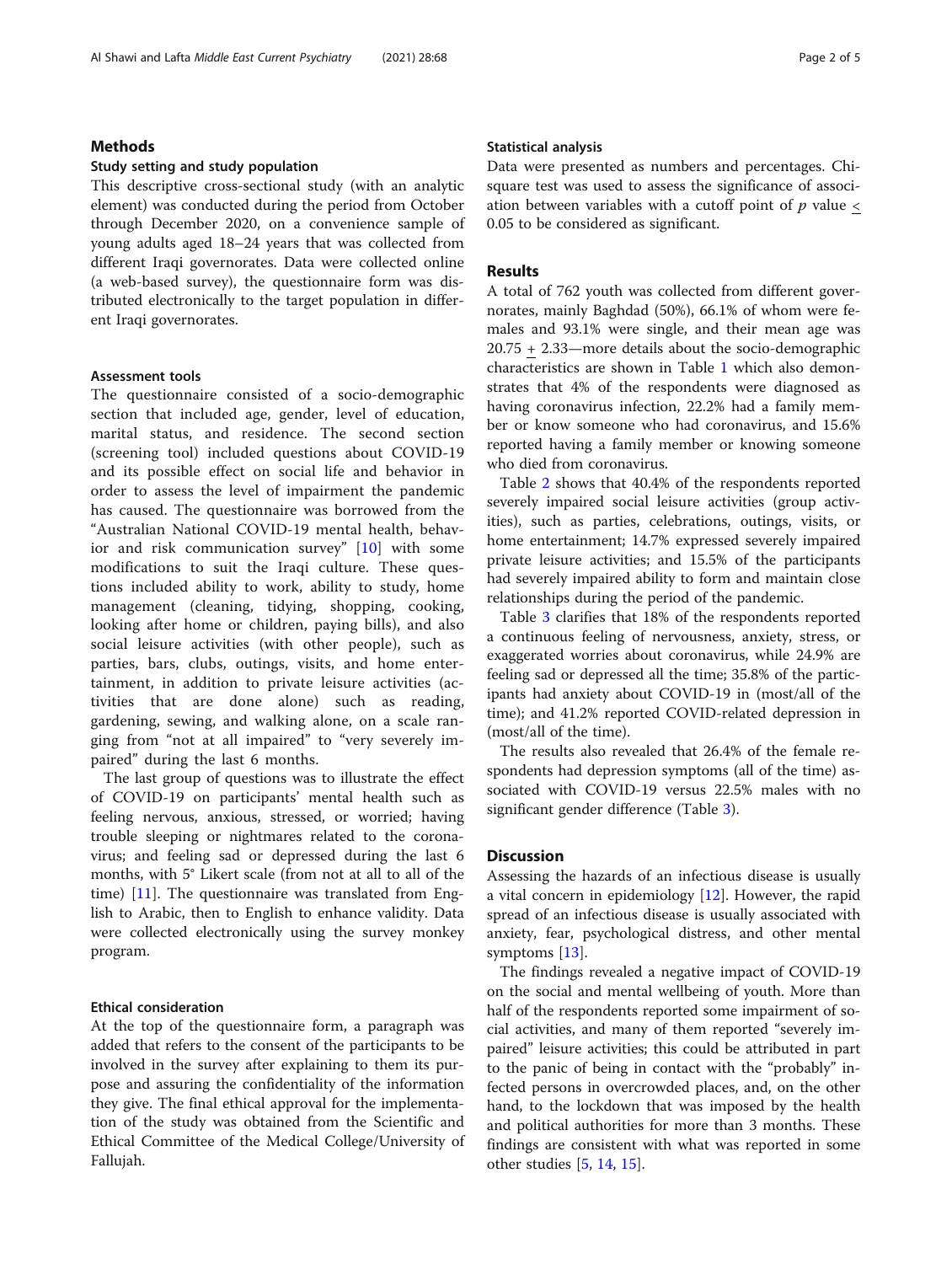### <span id="page-2-0"></span>Table 1 Socio-demographical characteristics of the sample

|                                                                   |                | No. | %    |
|-------------------------------------------------------------------|----------------|-----|------|
| Gender                                                            | Female         | 473 | 62.1 |
|                                                                   | Male           | 289 | 37.9 |
|                                                                   |                | 762 | 100  |
| Marital status                                                    | Single         | 710 | 93.1 |
|                                                                   | Married        | 52  | 6.8  |
| Age (mean+SD)                                                     | $20.75 + 2.33$ |     |      |
| I was diagnosed positive with coronavirus                         |                | 31  | 4    |
| I had symptoms but was never tested                               |                | 24  | 3.1  |
| Isolated or quarantined due to possible exposure                  |                | 15  | 19.6 |
| I have a family member or know someone who was diagnosed positive |                | 169 | 22.2 |
| I have a family member or know someone who died from coronavirus  |                | 119 | 15.6 |

The incidence of mental symptoms is known to be lower in youth compared to other age categories. Meta-analysis of the prevalence of anxiety and depression among adolescents and young adults generated a pooled prevalence estimate of 19.1% and 14.3%, respectively [[16\]](#page-4-0); however, the current study showed a higher incidence of anxiety and depressive symptoms among youth—this could be attributed to the psychological consequences of the pandemic which created a feeling of panic from the sequels of COVID-19 especially after the accelerating registration of deaths.

Men are usually less vulnerable to suffer from mental symptoms than women [[17](#page-4-0), [18\]](#page-4-0); however, the interesting finding in the current study was that the prevalence of mental symptoms in males is approximating that in females with no significant difference, this could be attributed to the effect of the prolonged lockdown and strict limitation of movement that was not experienced by males (especially youth—the most active age group) before the time of pandemic [\[19\]](#page-4-0) although anxiety and nervousness were a bit more in women compared to men. The prolonged exposure of the Iraqis to continuous wars, sanctions, armed conflicts, and wide spectrum of violence for more than four decades [[20,](#page-4-0) [21](#page-4-0)] might have a deep influence on their thoughts, feelings, and behaviors.

The feeling of anxiety (most/all of the time) was higher than what was reported among samples of university students in the United Arab Emirates, <sup>5</sup> Australia, <sup>6</sup> and in South-west Ethiopia [\[22](#page-4-0)]. This could be explained by differences in culture, instruments used, and sampling techniques.

The importance of this study comes from the validity of its genuine subject; however, the findings may be difficult to interpret because of the potential limitation of the sample size, due to the relatively low response rate attributed to the sensitivity of the subject and people avoidance to share information related to their psychological condition. Despite this limitation, these data allow important conclusions to be drawn about the social and mental burden of this newly emerging disease more broadly.

## Conclusions

The findings of this study indicate that, so far, the COVID-19 pandemic had created severe limitations on social activities of the population that might be associated with negative changes in mental condition and

|                                                  | 0            |            | 2          | 3            | 4                 |
|--------------------------------------------------|--------------|------------|------------|--------------|-------------------|
|                                                  | (Not at all) | (little)   | (Somewhat) | (Frequently) | Severely impaired |
|                                                  | No. (%)      | No. (%)    | No. (%)    | No. (%)      | No. (%)           |
| Ability to work                                  | 247 (32.4)   | 117 (15.5) | 176(23.1)  | 108 (14.12)  | 114(15)           |
| Ability to study                                 | 193 (25.3)   | 122(16)    | 156 (20.5) | 137 (18)     | 154 (20.2)        |
| Home management                                  | 281 (36.9)   | 139 (18.2) | 158 (20.7) | 105 (13.8)   | 79 (10.4)         |
| Social leisure activities                        | 169 (22.2)   | 79 (5.8)   | 88 (11.5)  | 118 (15.5)   | 308 (40.4)        |
| Private leisure activities                       | 311 (40.8)   | 145 (19)   | 124(16.3)  | 70 (9.2)     | 112 (14.7)        |
| Ability to form and maintain close relationships | 291 (38.2)   | 137 (18)   | 143 (18.8) | 37(9.6)      | 118 (15.5)        |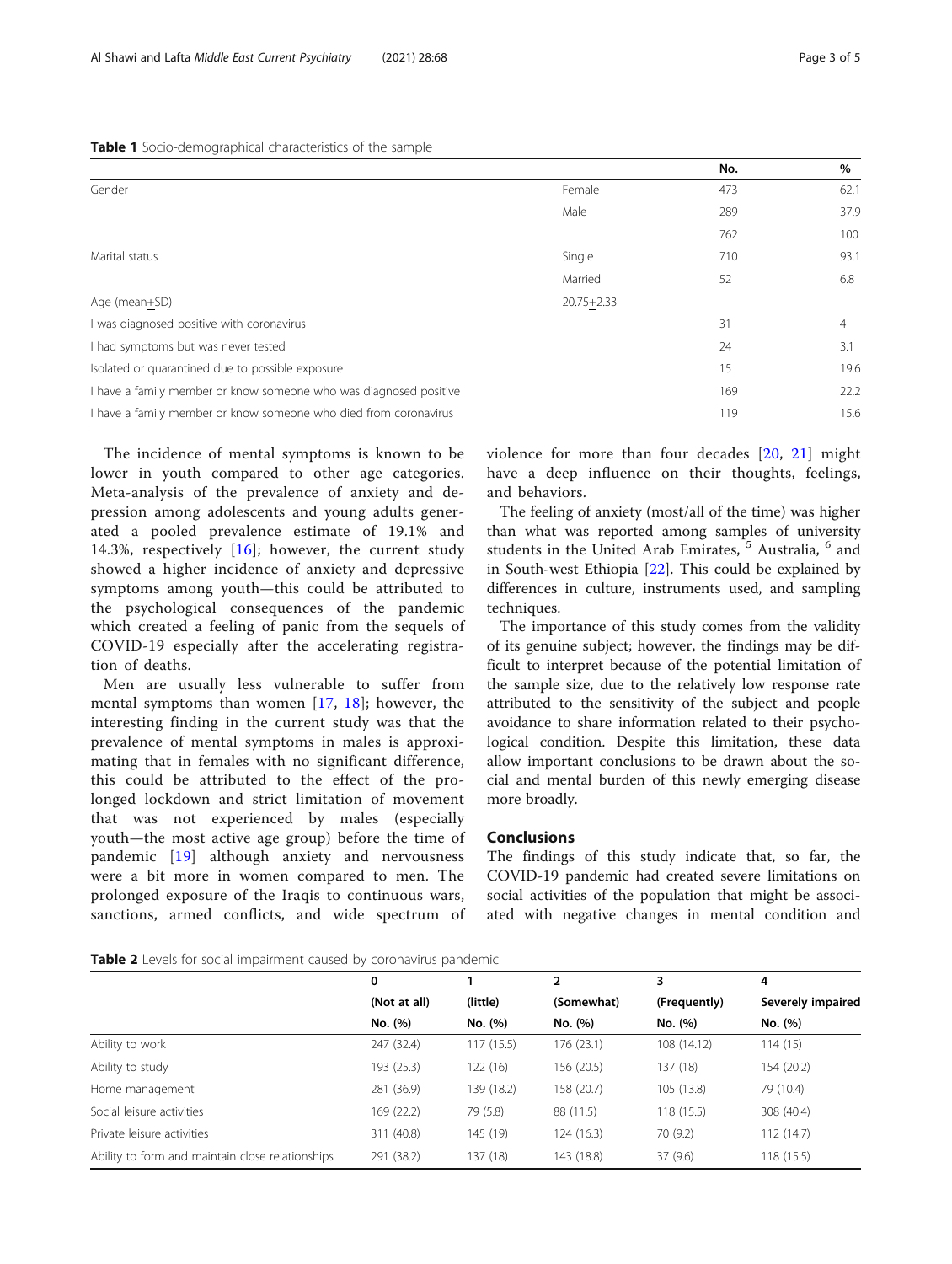|                                     | Not at all impaired<br>n (%) | Little of time<br>n(%) | Some time<br>n (%) | Most of the time<br>n(%) | All the time<br>n(%) | P*   |
|-------------------------------------|------------------------------|------------------------|--------------------|--------------------------|----------------------|------|
|                                     |                              |                        |                    |                          |                      |      |
| Feel nervous, anxious, stressed     | 141 (18.5)                   | 135 (17.7)             | 213(28)            | 136 (17.8)               | 137 (18)             |      |
| Female                              | 86 (18.2)                    | 82 (17.3)              | 127 (26.8)         | 83 (17.5)                | 95 (20.1)            | 0.42 |
| Male                                | 55 (19)                      | 53 (18.3)              | 86 (29.8)          | 53 (18.3)                | 42 (14.2)            |      |
| Have trouble sleeping or nightmares | 558 (73.2)                   | 97(12.7)               | 52(6.8)            | 25(3.3)                  | 30(3.9)              |      |
| Female                              | 347 (73.4)                   | 58 (12.3)              | 33(7)              | 17(3.6)                  | 18(3.8)              | 0.95 |
| Male                                | 211 (73)                     | 39 (13.5)              | 19(6.6)            | 8(2.8)                   | 12(4.2)              |      |
| Feel sad or depressed               | 164(21.5)                    | 146 (19.2)             | 138 (18.1)         | 124 (16.3)               | 190 (24.9)           |      |
| Female                              | 102(21.5)                    | 88 (18.6)              | 77(16.3)           | 81 (17.1)                | 125(26.4)            | 0.38 |
| Male                                | 62(21.5)                     | 58 (20.1)              | 61(21.1)           | 43 (14.9)                | 65 (22.5)            |      |
|                                     |                              |                        |                    |                          |                      |      |

## <span id="page-3-0"></span>Table 3 Statistics of mental health symptoms associated with COVID-19 pandemic

\*Chi-square was used

could lead to a sort of social and psychological withdrawal, the duration and remote consequences of which are difficult to predict. Further national surveys with larger samples and in-depth analyses are required to more elaborate the effect of COVID-19 on the social and mental health of the Iraqi population.

#### Abbreviation

COVID-19: Coronavirus disease 2019

#### **Acknowledgements**

We are grateful to all the people who participated in the study.

#### Authors' contributions

Both authors contributed equally to the design, data collection, data analysis, and writing of the final article. The authors read and approved the final manuscript.

#### Funding

None.

#### Availability of data and materials

The datasets that were generated during and/or analyzed during the current study are available from the corresponding author on request.

## **Declarations**

#### Ethics approval and consent to participate

Approved by the Ethical and Scientific Committee for research work in the Department of Family and Community Medicine, College of Medicine, University of Fallujah.

#### Consent for publication

Not applicable.

#### Competing interests

The authors declare that they have no competing interests.

#### Author details

<sup>1</sup>College of Medicine, University of Fallujah, Fallujah, Iraq. <sup>2</sup>Global Health Department, University of Washington, Seattle, USA.

#### Received: 24 August 2021 Accepted: 25 September 2021 Published online: 12 October 2021

#### References

- 1. WHO. Novel coronavirus (2019-nCoV) situation report 2020. (Accessed 22 Dec 2020). [https://www.who.int/emergencies/diseases/novel-coronavirus-2](https://www.who.int/emergencies/diseases/novel-coronavirus-2019?gclid=Cj0KCQiAs5eCBhCBARIsAEhk4r7o2oh0Vd4BuQdWnFN06TFPsjY8G) [019?gclid=Cj0KCQiAs5eCBhCBARIsAEhk4r7o2oh0Vd4BuQdWnFN06TFPsjY8G](https://www.who.int/emergencies/diseases/novel-coronavirus-2019?gclid=Cj0KCQiAs5eCBhCBARIsAEhk4r7o2oh0Vd4BuQdWnFN06TFPsjY8G).
- 2. Wu F, Zhao S, Yu B, Chen YM, Wang W, Song ZG, Hu Y, Tao ZW, Tian JH, Pei YY, Yuan ML, Zhang YL, Dai FH, Liu Y, Wang QM, Zheng JJ, Xu L, Holmes EC, Zhang YZ (2020) A new coronavirus associated with human respiratory disease in China. Nature 579(7798):265–269. [https://doi.org/10.1038/s41586-](https://doi.org/10.1038/s41586-020-2008-3) [020-2008-3](https://doi.org/10.1038/s41586-020-2008-3)
- 3. Al-Hanawi MK, Angawi K, Alshareef N et al (2020) Knowledge, attitude and practice toward COVID-19 among the public in the Kingdom of Saudi Arabia: a cross-sectional study. Front Public Health 8:217. [https://doi.org/1](https://doi.org/10.3389/fpubh.2020.00217) [0.3389/fpubh.2020.00217](https://doi.org/10.3389/fpubh.2020.00217)
- 4. WHO. Impact of COVID-19 on people's livelihoods, their health and our food systems. (2020a). Available at: [https://www.who.int/news/item/13-10-2](https://www.who.int/news/item/13-10-2020-impact-of-covid-19-on-people%27s-livelihoods-their-health-and-our-food-systems) [020-impact-of-covid-19-on-people%27s-livelihoods-their-health-and-our](https://www.who.int/news/item/13-10-2020-impact-of-covid-19-on-people%27s-livelihoods-their-health-and-our-food-systems)[food-systems](https://www.who.int/news/item/13-10-2020-impact-of-covid-19-on-people%27s-livelihoods-their-health-and-our-food-systems).
- 5. Saravanan C, Mahmoud I, Elshami W, Taha MH (2020) Knowledge, anxiety, fear, and psychological distress about COVID-19 among university students in the United Arab Emirates. Front Psychiatry 11:582189. [https://doi.org/1](https://doi.org/10.3389/fpsyt.2020.582) [0.3389/fpsyt.2020.582](https://doi.org/10.3389/fpsyt.2020.582)
- 6. Dawel A, Shou Y, Smithson M, Cherbuin N, Banfield M, Calear AL, Farrer LM, Gray D, Gulliver A, Housen T, McCallum SM, Morse AR, Murray K, Newman E, Rodney Harris RM, Batterham PJ (2020) The effect of COVID-19 on mental health and wellbeing in a representative sample of Australian adults. Front Psychiatry 11:579985. <https://doi.org/10.3389/fpsyt.2020.579985>
- 7. James PB, Wardle J, Steel A, Adams J (2019) Post-Ebola psychosocial experiences and coping mechanisms among Ebola survivors: a systematic review. Trop Med Int Health 24(6):671–691. <https://doi.org/10.1111/tmi.13226>
- 8. Florin M, Pinar U, Chavigny E, Bouaboula M, Jarboui L, Coulibaly A, Lemogne C, Fournier L (2020) Socio-economic and psychological impact of the COVID-19 outbreak on private practice and public hospital radiologists. Eur J Radiol 132:109285. <https://doi.org/10.1016/j.ejrad.2020.109285>
- 9. Li Q, Guan X, Wu P, Wang X, Zhou L, Tong Y, Ren R, Leung KSM, Lau EHY, Wong JY, Xing X, Xiang N, Wu Y, Li C, Chen Q, Li D, Liu T, Zhao J, Liu M, Tu W, Chen C, Jin L, Yang R, Wang Q, Zhou S, Wang R, Liu H, Luo Y, Liu Y, Shao G, Li H, Tao Z, Yang Y, Deng Z, Liu B, Ma Z, Zhang Y, Shi G, Lam TTY, Wu JT, Gao GF, Cowling BJ, Yang B, Leung GM, Feng Z (2020) Early transmission dynamics in Wuhan, China, of novel coronavirus–infected pneumonia. N Engl J Med 382(13):1199–1207. [https://doi.org/10.1056/](https://doi.org/10.1056/NEJMoa2001316) [NEJMoa2001316](https://doi.org/10.1056/NEJMoa2001316)
- 10. Dawel A (2020) Australian National COVID-19 mental health. In: Behavior and risk communication survey. Australia: Australian National University, School of Psychology, Australia (not published) Protocol number: 2020/152
- 11. Mundt J, Marks I, Shear K et al (2020) The Work and Social Adjustment Scale: a simple measure of impairment in functioning. Brit J Psychiatry 180(5):461–464. <https://doi.org/10.1192/bjp.180.5.461>